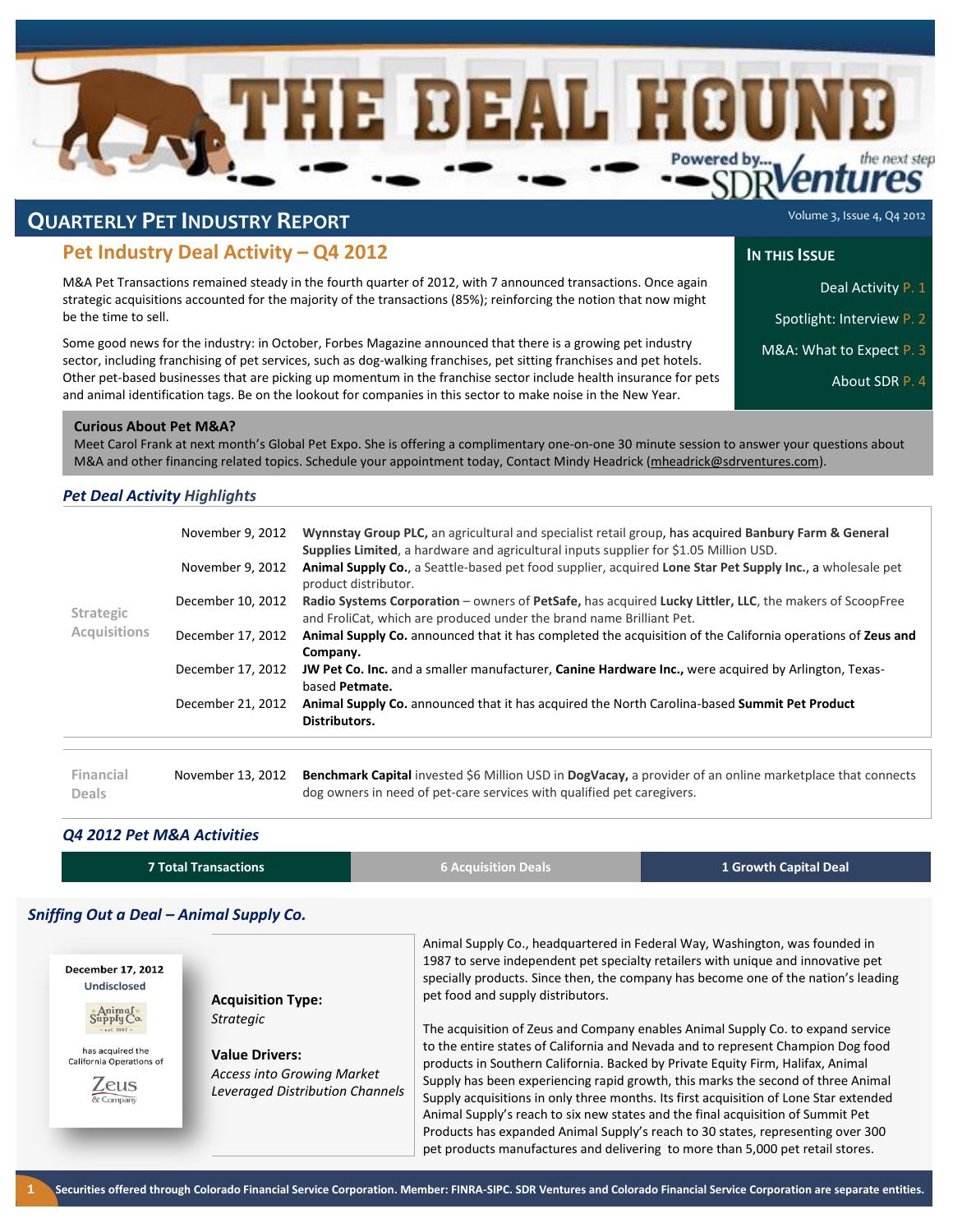

# **QUARTERLY PET INDUSTRY REPORT**

# **Spotlight**

*2013 Deal Perspective: Talking M&A with Joe Messner, CEO of Petmate* **An Interview with SDR's Carol Frank**

### **1. You recently announced the acquisition of both JW Pet and Canine Hardware (manufacturer of Chuck-It). What was it about those companies that appealed to Petmate?**

Either one is enough to get excited about, but having both together was very impressive. We saw this as an opportunity to help build awareness of Petmate's strength in the pet toy segment.

When we looked at the product segments, we targeted toys as one that should be a significant component of our overall businesses. We wanted brands that were familiar, desired by consumers, and highly respected by the trade; there just aren't many branded products out there.

JW appealed to us because of their broad distribution, the high level of customer satisfaction they consistently achieve, and their strong growth. Chuck-It has a very strong brand and they've done a good job of brand positioning and communicating the benefit the pet owner receives by using the product.

#### **2. How long did the process(es) take?**

Both companies have been great to work with!

With JW, we have had contact with Jon Willinger for a long time (one of our board members, Bob Devine, serves as a close advisor to Jon) and by the time Jon was ready to sell, it only took 4 to 5 months to complete the transaction. The same was true with Canine Hardware: we invited them to come to Dallas and meet us, so they could understand our character and culture. One of the most important aspects of an M&A transaction is to make sure the buyers can get to the finish line. They have to be committed and willing to communicate. In the case of JW and Canine Hardware, this was no problem.

#### **3. How do you plan to integrate the two companies into Petmate?**

Both businesses will be integrated into Arlington, TX (corporate headquarters) so customers can place just one order and have everything shipped at the same time. This will take approximately three months. Jon will also be staying on as Vice President of Pet Toys and Accessories, but will work remotely from New Jersey. Ken Oh, VP of Sales and Marketing at JW, will be staying on as well.

#### **4. What were the biggest acquisition-related challenges during the processes?**

Things went pretty smoothly. It's a good time with banks, so the financing part was relatively straight forward.

The legal aspect for a first time seller can be challenging, so it's important that they be ready and prepared. For less experienced owners, working through an asset purchase agreement can be a daunting task. When you have proprietors working six days a week, it's hard to find the time to do all the extra work. This makes having a team of advisors on your side incredibly valuable.

**5. What advice would you give to a pet company owner in terms of maximizing the value of their business?**

In today's world, the most critical aspects are growth and the value of brand. Having a private label can be ok, but there is a premium for building a strong brand.

Be realistic about how long you can build a small business before you face consolidation or need to hire someone with a different skill set to grow the company. Set a reasonable goal – "I want to build my business to this level," then take it to the next level by selling it.

So many entrepreneurs have a "wait and see" attitude. We don't want to buy your company when you don't have that next idea. In order for a company to be attractive enough to demand a premium multiple, you must leave something on the plate.

### **6. What steps can a company take to make themselves most attractive to a buyer?**

We primarily price deals off cash flow, so the better your cash flow, the more attractive you

are. The most important thing to a strategic buyer like Petmate is the contribution that your gross margin will add. EBITDA is important, but it's not as critical as gross margin. Additionally, we look at:

 **SIZE** - The larger the company, the higher the multiple. We consider anything under \$25 million to be a small company.

 **GROWTH -** There is a premium for achieving several years of significant growth.

**• ABILITY TO ACHIEVE SYNERGIES –** Synergy is the reason a strategic buyer is willing to pay more than a financial buyer.

**BRAND. BRAND. BRAND.** Build your brand, and they will come.

#### **7. In which segments do you see the best growth opportunities in the pet industry in the next few years?**

The trends that we are seeing make for interesting marketing opportunities. Particularly, the humanization of pets; how we spend money to support our pets. Pets are treated like children, which has created opportunity from a marketing perspective in terms of how a pet cohabitates in a home.

The categories that positively impact the humanization of pets provide the most opportunities for Petmate. For example, bedding is growing faster than outdoor igloos. Most of the outdoor products have been affected by the increasing humanization factor.

Travel is another category we are very interested in because now pets are traveling much more with their owners. How do you safely travel with your pet and make it a more enjoyable and convenient experience? What is the safest way to have the pet in the car with me? A lot of pet owners are looking and trying to find solutions for that.



*Joe Messner is the CEO of Petmate, a Wind Point portfolio company. Previously, he was CEO of Bushnell Outdoor Products. Prior to Bushnell, Joe was President and CEO of First Alert, a THL portfolio company, and held a variety of management positions at Bushnell/Bausch & Lomb, Prindle, Weber & Schmidt and Hertz Corporation. Joe previously served on the board of directors of Pacific Cycle. He holds a BA from Stonehill College and an MBA from Suffolk University.*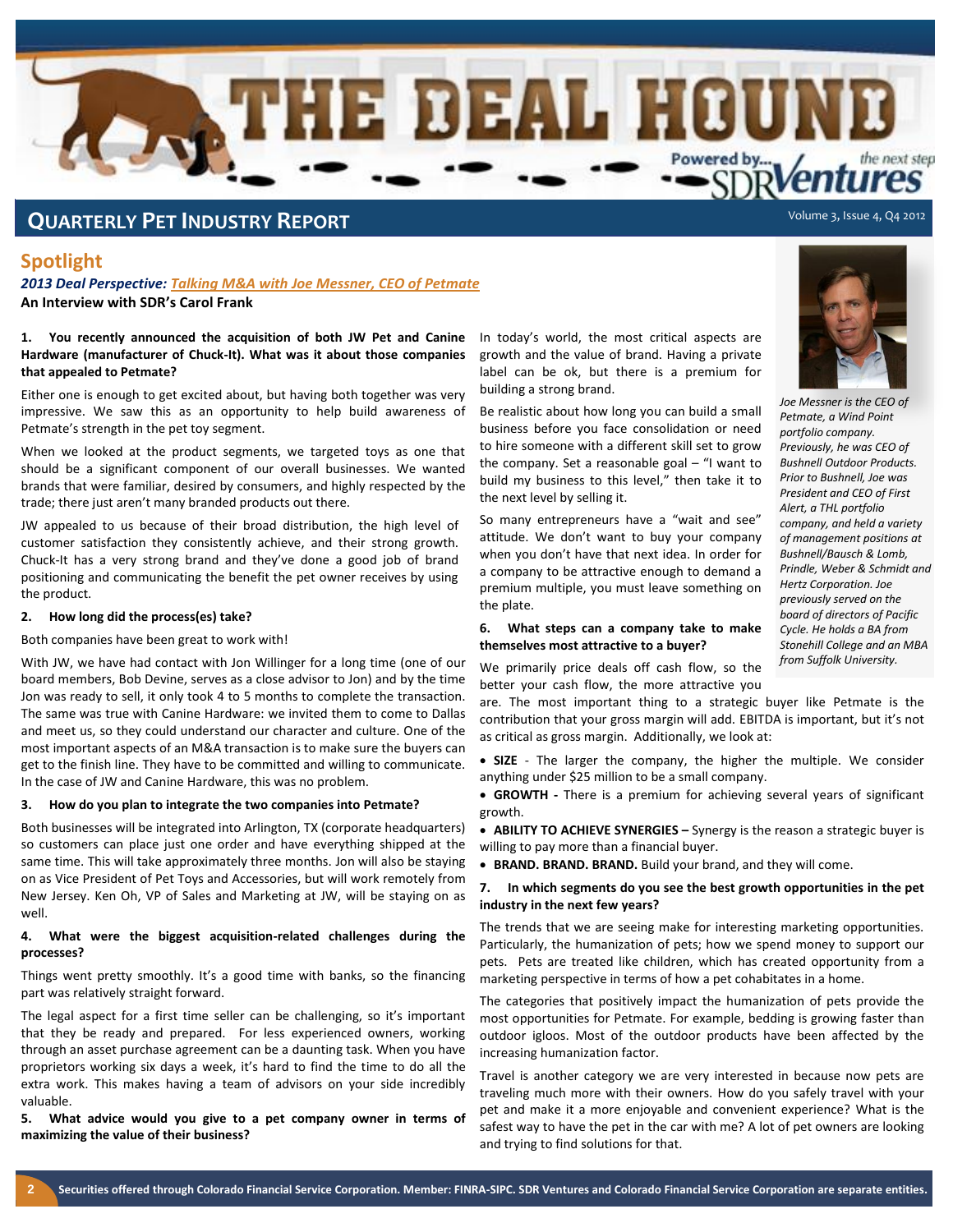

# **M&A Reference Sheet**

*What to expect when buying or selling your pet company*

There are many aspects to buying, selling or raising capital for your business. The more you know, the more successful the outcome is likely to be. This tool has been compiled to help provide a knowledge foundation for your next transaction.

#### *WHAT CAN YOU EXPECT TO RECEIVE?*

The ABA (American Bar Association) M&A Market Trends averages are based on 2011 data. SDR's statistics are based on 2011-2012 data. This information is a derived from a blend of industries ranging from software to manufacturing. On average the pet product manufacturing and distribution multiples are between **5x** and **9x** EBITDA.

When compared to industry average using data from the ABA M&A Committee Market Trends 2011 Review, SDR Ventures generates higher EBITDA Multiples.



#### *WHAT HAPPENS POST ACQUISTION?*

Most non-compete clauses include 1-2 years of geographic and industry specific restrictions. The additional 5-10 years usually consists of a nonsolicitation provision of company customers.

| Sample size 9,720              | Average length of non-compete agreements |                                           |
|--------------------------------|------------------------------------------|-------------------------------------------|
| <b>Mean</b><br>53 Months       | 1 <sup>st</sup> Quartile<br>36 Months    | <b>SDR Average</b><br><b>Months</b><br>22 |
| <b>Median</b><br><b>Months</b> | 4 <sup>th</sup> Quartile<br>60 Months    |                                           |

**Management's average length of stay post acquisition Sample size 1,174**

| <b>Mean</b>               | 1 <sup>st</sup> Quartile               | <b>SDR Average</b> |
|---------------------------|----------------------------------------|--------------------|
| 12 Months                 | 1 Month                                | 10 Months          |
| <b>Median</b><br>3 Months | 4 <sup>th</sup> Quartile<br>120 Months |                    |

#### *STRATEGIC VS. FINANCIAL TRANSACTIONS: WHAT IS THE BREAKDOWN?*

According an eight year ABA study, the majority of companies sold were to strategic buyers (corporate entities that operate in the same or similar industry as the target company). The charts below show the breakdown by type of transaction and SDR averages compared to ABA averages.

### Strategic Transactions **Financial Transactions** Financial Transactions





Source: American Bar Association (ABA) M&A Committee – Market Trends 2011 Market Review, Pratt Stats® - Private Company Merger and Acquisition (M&A) Transaction Database.